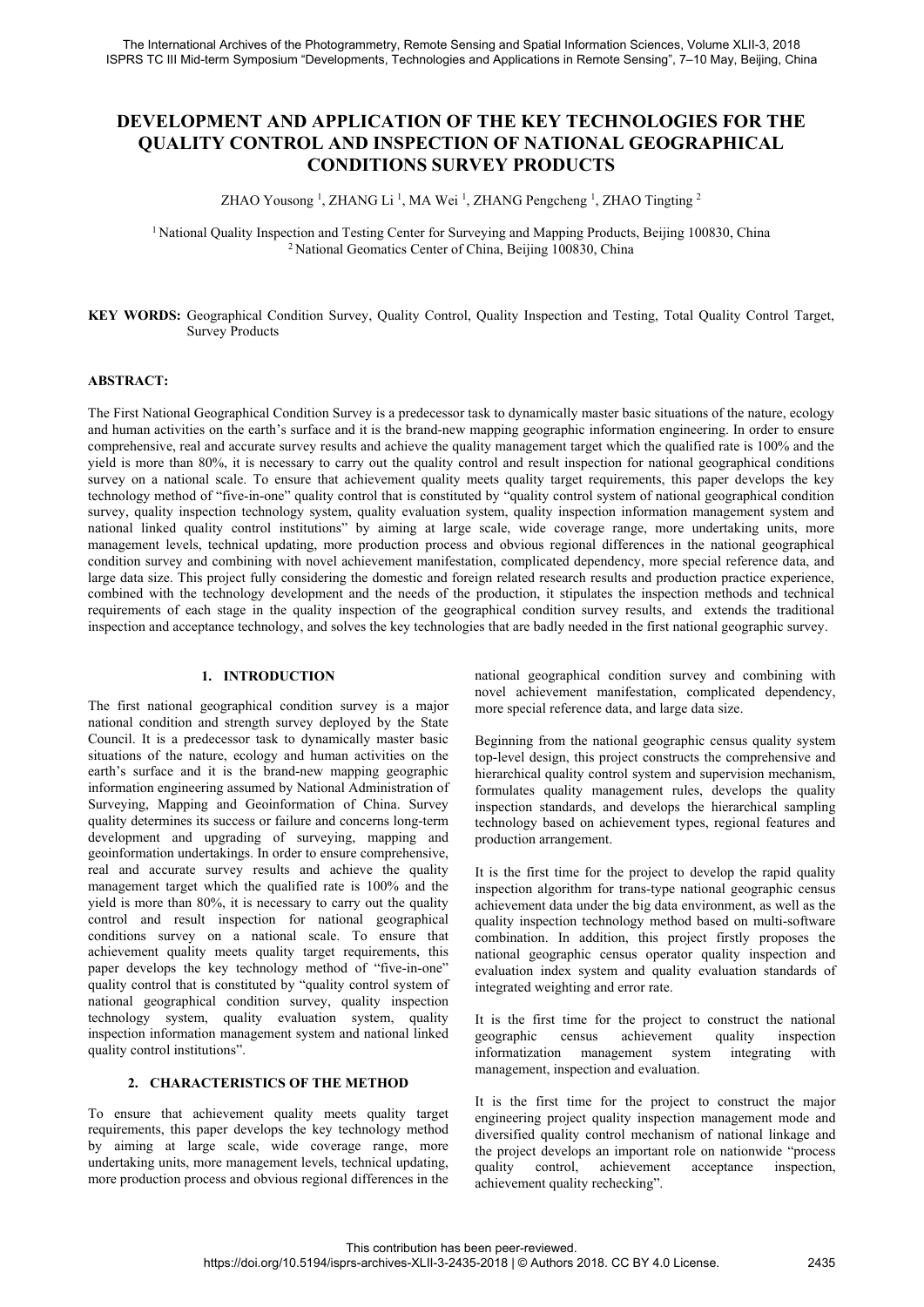#### **3. KEY TECHNOLOGY AND INNOVATION**

**3.1 It constructs the national geographical condition survey quality control system with national uniform linkage and overall hierarchical management, develops the first national geographical condition survey quality management rules, develops the survey products quality inspection evaluation standards, and unifies the top-level design for national geographical condition survey quality inspection. It has constructed the quality responsibility system of national censuses composed of quality management and inspection organizations at all levels.** 

The study defines the national geographic census quality management principles of national uniform linkage and overall hierarchical management. In order to construct the scientific national geographic census quality supervision management system, this study defines the quality management organization implementation principles of "national uniform leadership, local classification responsibility and co-participation of each party" and "uniform inspection standards, overall hierarchical management and scientific quality evaluation". By aiming at the national geographic census achievement quality control features, it is the first time for the study to come up with and construct the achievement quality control system based on inspection system, inspection standards, process control, control institutions and acceptance mechanism.

This study construct the national geographic census quality responsibility system constituted by quality management and inspection organizations at all levels. In order to safeguard integrity and accuracy of national geographic census achievements and ensure realization of national geographic census quality management targets, this study constructs the multi-level diversified management responsibility system composed of (provincial) census office of State Council, quality control technical support units, and quality inspection organization institutions and defines the quality management, quality inspection institutions and quality responsibilities.

This study formulates the national geographic census achievement quality inspection acceptance and quality evaluation standards. On the basis of national geographic census quality inspection investigation analysis and trial, by fully considering national geographic census achievement production technology roadmap, quality control and classification achievement features and developing the existing national standards of digital mapping achievement quality testing, the study formulates the National Geographic Census Inspection Acceptance and Quality Evaluation Standards and standardizes the national geographic census achievement inspection acceptance and quality evaluation requirements, procedures, methods and indexes.

**3.2 It constructs the national geographical condition survey quality inspection technology system adapting to the productive practice, defines the quality control technology and method based on quality problems, realizes the quality control of critical quality inspection process based on multisoftware joint inspection, and solves the critical problem of quality control and inspection.** 

The quality inspection sampling technology that scientifically, objectively and accurately embodies national geographic census achievement quality is updated. By combining with the national

geographic census achievement features and internal and external quality inspection operation practice, this project makes innovations on the digital achievement quality inspection sampling method. It is the first time for the project to apply the hierarchical proportional random sampling method. In other words, the batch achievements are divided into different layers in line with different regional environments, types of difficulties, and topographical types. According to proportion of each layer, the simple random sampling method is used to extract the unit achievement. This not only improves the representative of samples and reduces the sampling errors, but also effectively avoids from the "excessive concentration or omission of quality characteristics" in the traditional simple random sampling.

The design proposes the quality control process based on quality problems and comprehensively improves the acceptance quality inspection capacity and efficiency. By aiming at tight achievement acceptance time and heavy tasks, in order to ensure high-efficient completion of achievement acceptance after updating and checking standard time points, it is the first time for the project to set up the pre-acceptance process in the national major engineering quality inspection and carry out quality pre-evaluation. By forward leading of quality pass and tracking quality problems, the project ensures timely correcting technical departure, excludes the major potential quality hazard, and continuously improves the final achievement quality. To make innovations on acceptance inspection technology routes, on the basis of conventional inspection technology method, this project designs the combined method of overall inspection, detailed sample inspection, general inspection out of samples, timely finds out quality problems of universality and tendentiousness, and effectively improves the inspection efficiency. In addition, this project sets up the quality rechecking process for qualified achievements as the necessary supplement of the acceptance process. it lives up to the effective connection with provincial achievement acceptance and national achievement storage inspection and plays a positive and critical role on strictly controlling quality pass, unifying national achievement acceptance scale, timely finding out quality problems in the acceptance stage, and continuously improving achievement quality.

The project realizes the critical quality inspection control based on multi-software joint inspection and ensures high-efficient and fair acceptance quality inspection. On the basis of abstract inspection rules, the project constructs the flexible inspection model, applies the quality inspection mechanism of "rules inspection items—schemes", and develops the national geographic census achievement acceptance quality inspection software. The full automatization of the overall inspection dramatically improves the inspection efficiency, realizes the batch automation inspection or human-computer interaction inspection for spatial reference system, precision of attributes, logical consistency, and gridding quality, and realizes quality problem verification based on multi-software joint inspection. For the quality control features in the pre-acceptance and acceptance stages, the design proposes the different quality control contents, including emphasis achievements in preacceptance stage and technical design consistent, logical consistency control between achievement types, emphasis in acceptance stage, achievement database construction, basic statistics and supervision application in later period.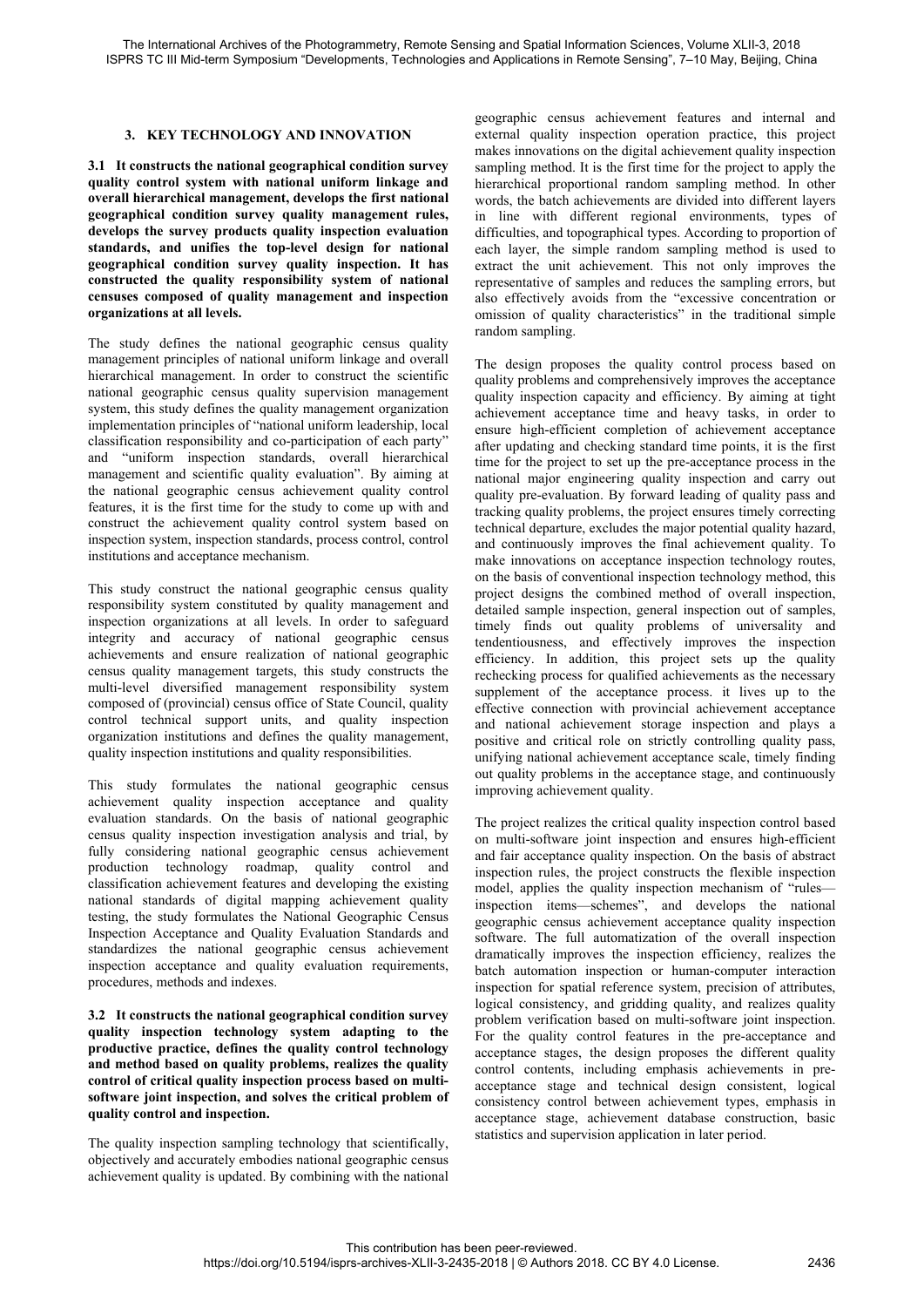**3.3 It constructs the quality evaluation system that is suitable for auto-judgment of computers, element importance classification system and quality evaluation method of national geographical condition survey, autospace recording method of quality problems based on mistake and omission classification and symbolic library, and auto-evaluation tool based on quality inspection database, and realizes the unification between quality evaluation indexes and methods around the country. It develops the quality automatic evaluation tool based on quality inspection database, and realizes the integration of management and automatic evaluation of quality problem.** 

The national geographic census achievement element importance classification system and quality evaluation index system based on computer automatic identification are developed. Based on the current standard quality evaluation system, this project designs the importance classification system of extremely important elements, important elements and general elements for national geographic census classification achievements. This provides the necessary conditions for quality evaluation based on computer automatic identification and solves some problems that elements' importance classification system is not suitable for the surface coverage classification data and important national geographic element data by aiming at the traditional mapping achievement formulation in GB/T 18316-2008.

By combining with different types of national geographic census achievement features, according to achievement quality(sub)elements and inspection contents, on the basis of summarizing the process quality control and achievement preacceptance problem types, this study constructs the mistake and omission classification system of national geographic census achievements, designs the symbolic library of quality problem classification, develops the spatialization of inspection recording technology, develops the quality problems' auxiliary annotation system, and realizes the positioning retrieval and uniform management of quality problems.

This project develops the achievement quality automation evaluation tool based on quality problem database, realizes the integration between quality problems' spatial management and automation evaluation, ensures the reliability of quality evaluation and improves scientificity of quality problem analysis, tracking efficiency and quality evaluation.

**3.4 It establishes the quality inspection information management system based on the database, constructs the quality inspection database of national linked geographical condition survey, sample database and inspection database based on the retrieval technique, realizes the linkage analysis for national quality problems, and lays a foundation on confirmation of quality inspection emphasis, inspection process setting and inspection efficiency improvement.** 

In quality inspection information management system, this project firstly constructs the national geographic census data informatization quality inspection system integrating with management, inspection and evaluation. By aiming at the current mapping geographic information quality inspection operation, manual first, and low automation degree, this project develops the national geographic census data informatization quality inspection technology system integrating with networked collaborative operation, real-time monitoring schedule status, automatic inspection, human-computer interaction inspection, quality inspection management and evaluation. It is the first time for the project to propose the quality inspection information classification management technology based on professional database and divides quality inspection information into project management, quality inspection, quality evaluation, user management and data. The database table management of different identification and coding rules is used to effectively safeguard the information integrity and inspection traceability of the entire quality inspection or inspection activity. It is the first time for the project to propose the integrated network communication technology, database technology, information technology and geographic information data quality theory and realize the integration management of national geographic census project, data, tasks, evaluation mode, quality inspection scheme, quality inspection, result output and quality evaluation.

**3.5 It makes innovations on the quality inspection management mode of major project achievement acceptance, constructs the national linked diversified quality management mechanism, and sets up the "three-inone" quality control system based on process quality, achievement (pre)acceptance inspection and achievement quality rechecking.** 

The project makes innovations on quality control system, sets up the quality control system based on process quality control, achievement acceptance inspection, and achievement quality rechecking, and ensures that the national achievement quality satisfies the project management target requirements. It develops an important role on the national geographic quality inspection and provides reference for the quality control of other major mapping engineering projects.

The project constructs the quality control mode of national linkage, unifies quality standard and control process, quality evaluation index and method, and ensures that the overall achievement has the uniform quality level.

The project constructs the diversified quality control mechanism, forms the diversified control mechanism of uniform quality control institutions, quality training and technical consulting treatment, and ensures that quality problems can be disposed, solved and rectified timely and effectively..

#### **4. PRACTICAL APPLICATION EFFECTS**

#### **4.1 Protect the national geographic census achievement quality control and inspection**

This project fully considers relevant domestic and overseas research achievements and production practice experience and combines with urgent demands of technical development and production. Inspection methods and technical requirements in each stage in the national geographic census achievement quality inspection extend the traditional inspection and acceptance technology to the urgent key technology in the first national geographic census achievement inspection. The national geographic census achievement quality inspection acceptance and quality evaluation standards are widely used in the first national geographic census achievement quality inspection. It plays an important role on standardizing the national geographic census achievement quality inspection